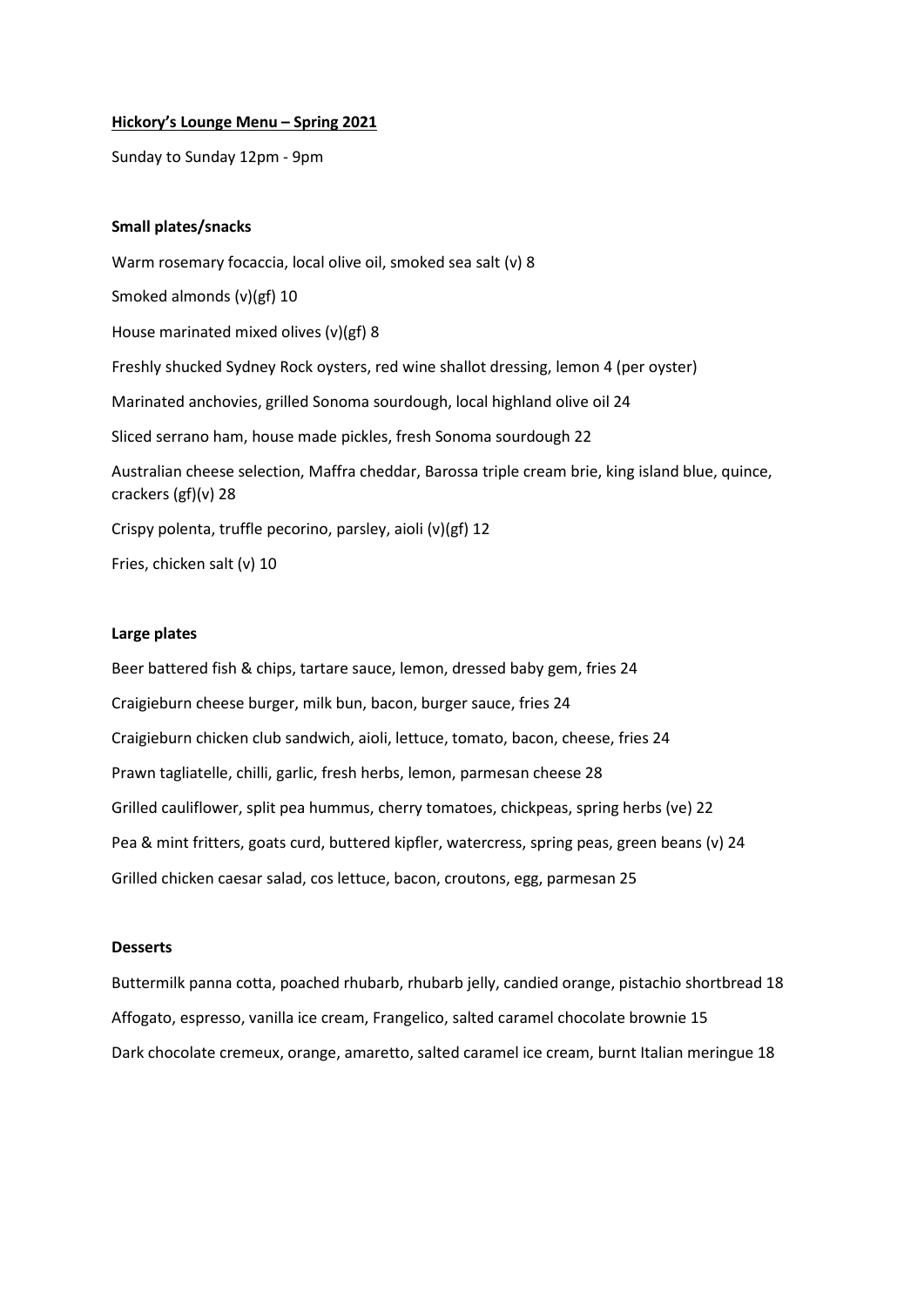# **Hickory's A la carte Menu – Spring 2021**

Wednesday to Saturday 6pm - 9pm

# **Entrees**

Grilled spring asparagus, seaweed butter, sourdough, local highlands olive oil (v) 22 Southern Highlands beef tartare, smoked crème fraiche, cured egg yolk, radish, wonton crisps 24 Ricotta & broad bean tortellini, asparagus, grilled zucchini, spring peas (v) 22 Szechuan pepper squid, sriracha mayo, lemon, radish, watercress & pickled onion salad (gf) 22

# **Mains**

220g Southern Highlands eye fillet, beef cheek & potato croquette, café de Paris butter, grilled baby leeks, caramelised shallots, red wine jus 44

House made potato gnocchi, kale pesto, spring peas, green beans, crispy kale, ricotta, olives (v) 26

Cowra lamb rump, confit lamb belly, Jerusalem artichoke, fried artichokes, pine nuts, mint, green elk, lamb jus 40

Crispy skin barramundi, braised cider mussels, kipfler potatoes, karkalla, asparagus, mussel & chive butter sauce, red vein sorrel, herb oil 32

#### **Sides**

Steamed spring greens, lemon, crispy shallots 12

Roasted baby carrots, labneh, dukkha 12

Fries, aioli 12

#### **Desserts**

Australian cheese selection, Maffra cheddar, Barossa triple cream brie, King Island blue, quince, crackers 28

Buttermilk panna cotta, poached rhubarb, rhubarb jelly, candied orange, pistachio shortbread 18

Affogato, espresso, vanilla ice cream, Frangelico, salted caramel chocolate brownie 15

Dark chocolate cremeux, orange, amaretto, salted caramel ice cream, burnt Italian meringue 18